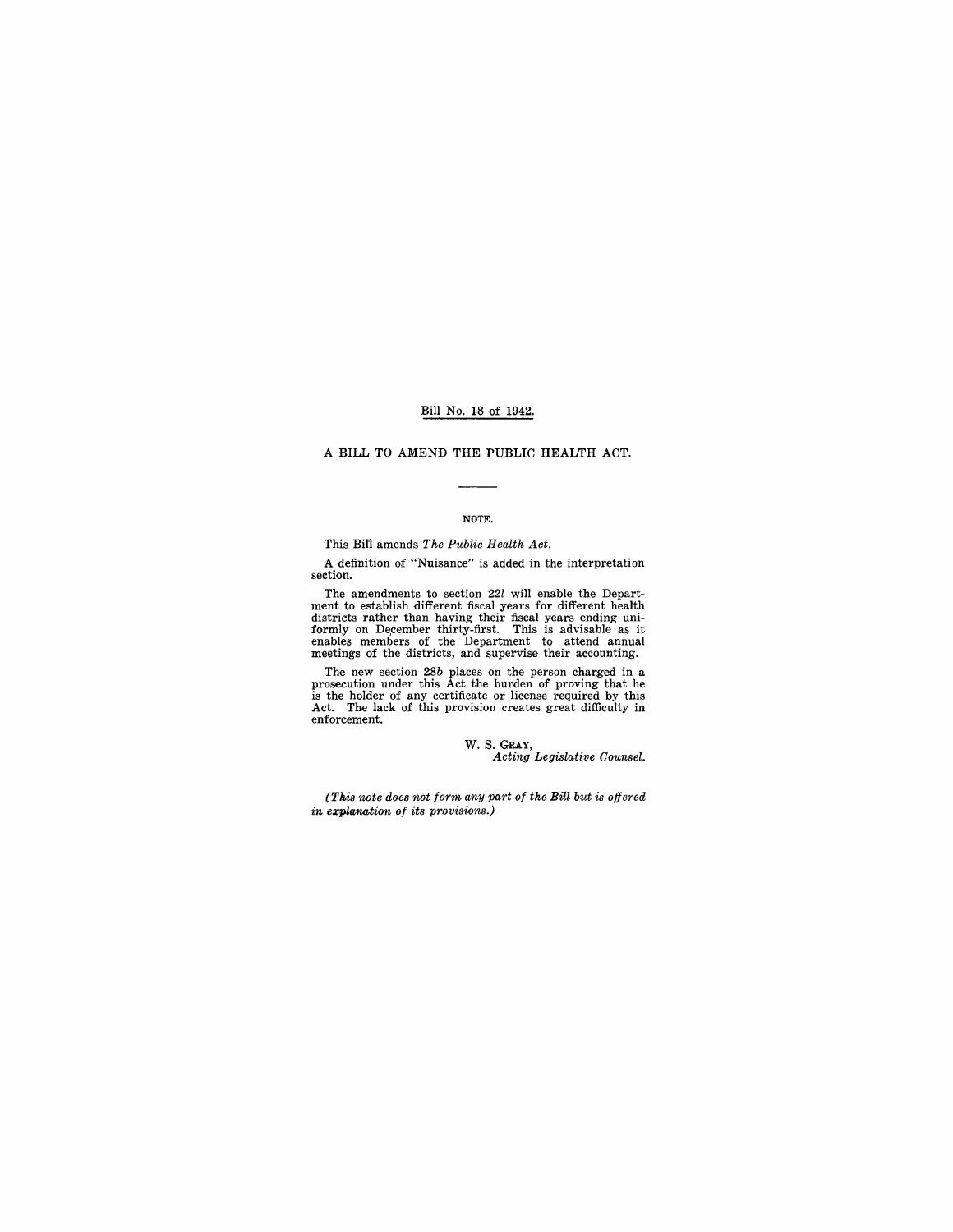# **BILL**

# No. 18 of 1942.

#### An Act to amend The Public Health Act.

# *(Assented to* , 1942.)

**HIS MAJESTY**, by and with the advice and consent of the Legislative Assembly of the Province of Alberta, enacts as follows:

**1.** This Act may be cited as *"The Public Health Act Amendment Act, 1942."* 

2. The Public Health Act, being chapter 58 of the Revised Statutes of Alberta, 1922, is hereby amended as to section 2 by adding thereto immediately after paragraph  $(k)$  thereof the following new paragraph:

" $(kk)$  'Nuisance' means any condition existing in any locality which is or which may become injurious or dangerous to health, or which may hinder in any manner the prevention or supression of disease ;".

**3.** The said Act is further amended as to section 22*l* by striking out subsections (2), (3) and (4) thereof and by substituting therefor the following:

"(2) In the order constituting a district the Minister may,-

- $``(a)$  make an estimate of the annual cost of the operation of the district, which shall be the annual esti-mate for that district from year to year until varied by a further order;
- " $(b)$  determine the date on which the fiscal year of the district is to end;
- *"(c)* prescribe the proportions in which, and the dates on which the municipalities included in the district shall make their quarterly contribution towards the estimated cost of operation.
- "(3) Upon the constitution of a district, the Minister shall,-
	- "(a) make an interim estimate of the proportionate cost of the operation of the district from the date of its constitution to the date fixed for the ending of the fiscal year;
	- "(b) give such directions as he deems necessary and expedient concerning the manner in which and the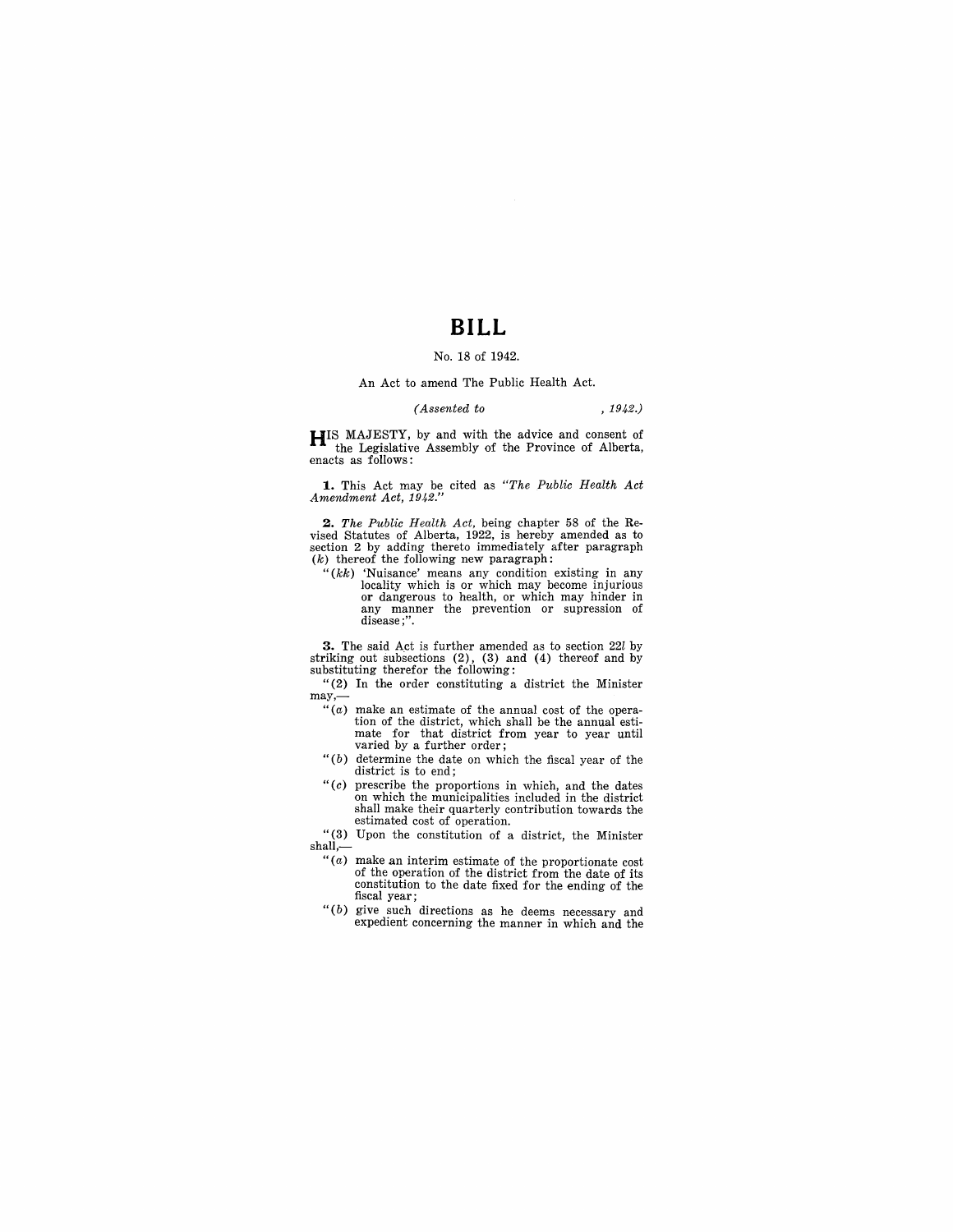dates on which the municipalities liable shall con- tribute their proportionate shares of this interim estimate.

"(4) One-half of the cost of operation of the district shall be borne and paid by the municipalities which are<br>wholly or partially included within the district in the pro-<br>portions prescribed by the Minister in the order, and shall<br>be payable to the Provincial Treasurer in qua order.

" (5) The Lieutenant Governor in Council may make regulations as to the manner in which the affairs and business of the district shall be conducted, and the manner in which the District Health Board and its officials shall discharge their functions and duties."

**4.** The said Act is further amended by adding thereto immediately after section *28a* the following new section:

" $28b$ . In any prosecution under this Act or under the Regulations of the Provincial Board, the burden of proof that any person is properly registered or that any person is the holder of any license, permit or certificate

**5.** This Act shall come into force on the day upon which it is assented to.

## $\overline{\bf 2}$